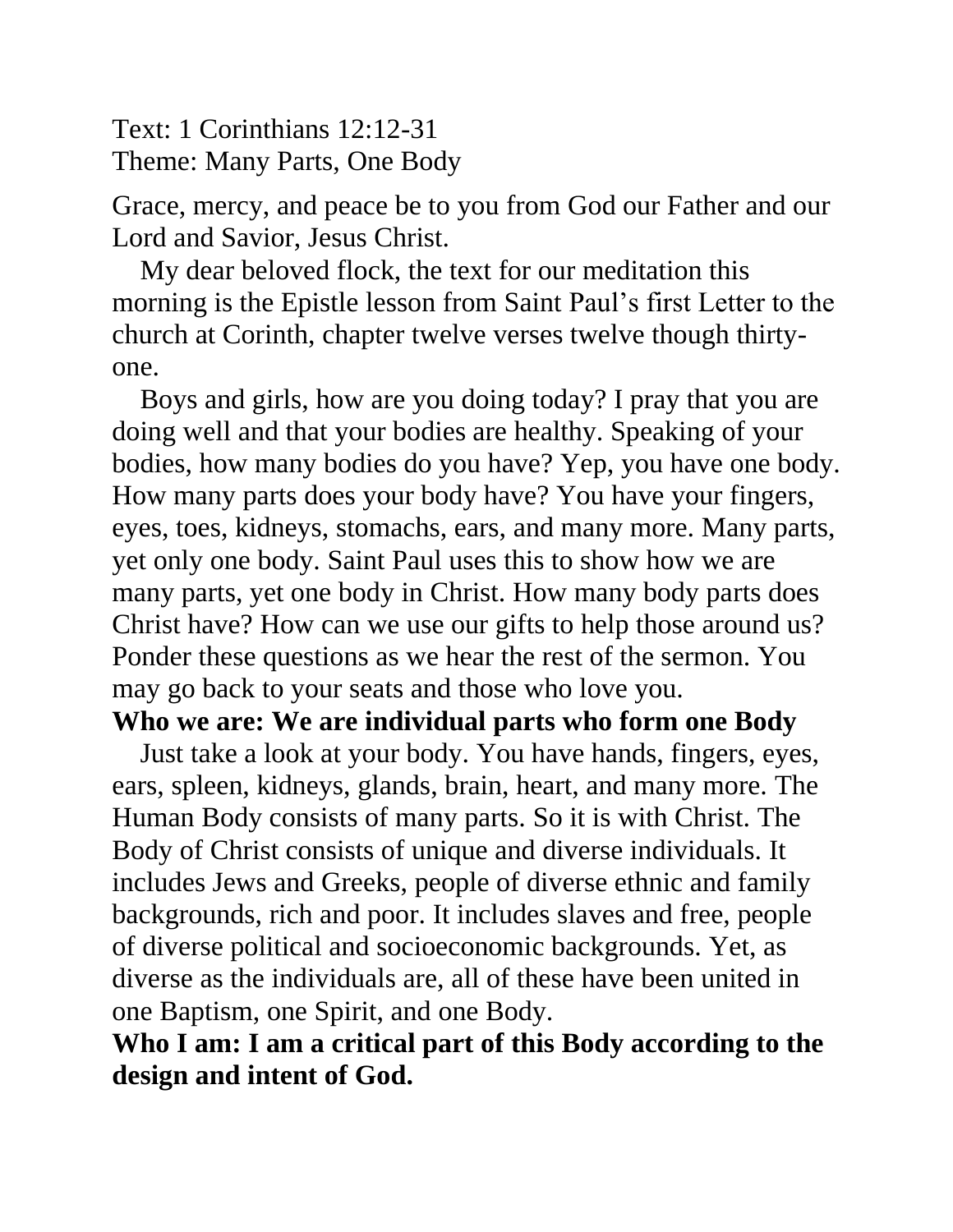Being a part of the body of Christ means that God created each of us with His intention and fits us together according to His good and gracious Will. This begs the question, as a part of the body of Christ, which part are you?

Our sinful nature may have us doubt and ponder, if we even belong to the body of Christ at all. We may often times feel small and insignificant in comparison to those around us. We may not always be so sure that we are even in the body in the first place! Satan loves to attack us with this doubt, "Do you even belong?" You are not the most talented singer, speaker, leader, or organizer within in the congregation, do you even belong and matter? I cannot do that particular skill so therefore everything can operate just fine without me and would be better off that way, if you were not even here. Maybe Satan is right, the congregation can operate just fine without you and maybe you are not the best singer, speaker, or leader.

### **Yet, you do indeed still have value!**

You do indeed have value. The congregation cannot operate without you! Just because you may not be able to do one thing really well, does not mean that you are not better at something else. Can the foot and ear cannot separate themselves from the body because they are not a hand and an eye, respectively? Can they say, "Well I cannot hear so I do not belong. I cannot think like the brain or move blood like the heart, so therefore I do not matter." No, the individual diversity blesses the Body as a whole. The eyes and hands, head and feet need each other. Without the eyes we could not see, without the hands, we could not interact with the world around us. Without the feet, we could not move. If the parts that we can see are this important, how much more are the parts that we cannot see! The small little glands in our throats, the pancreas, our white blood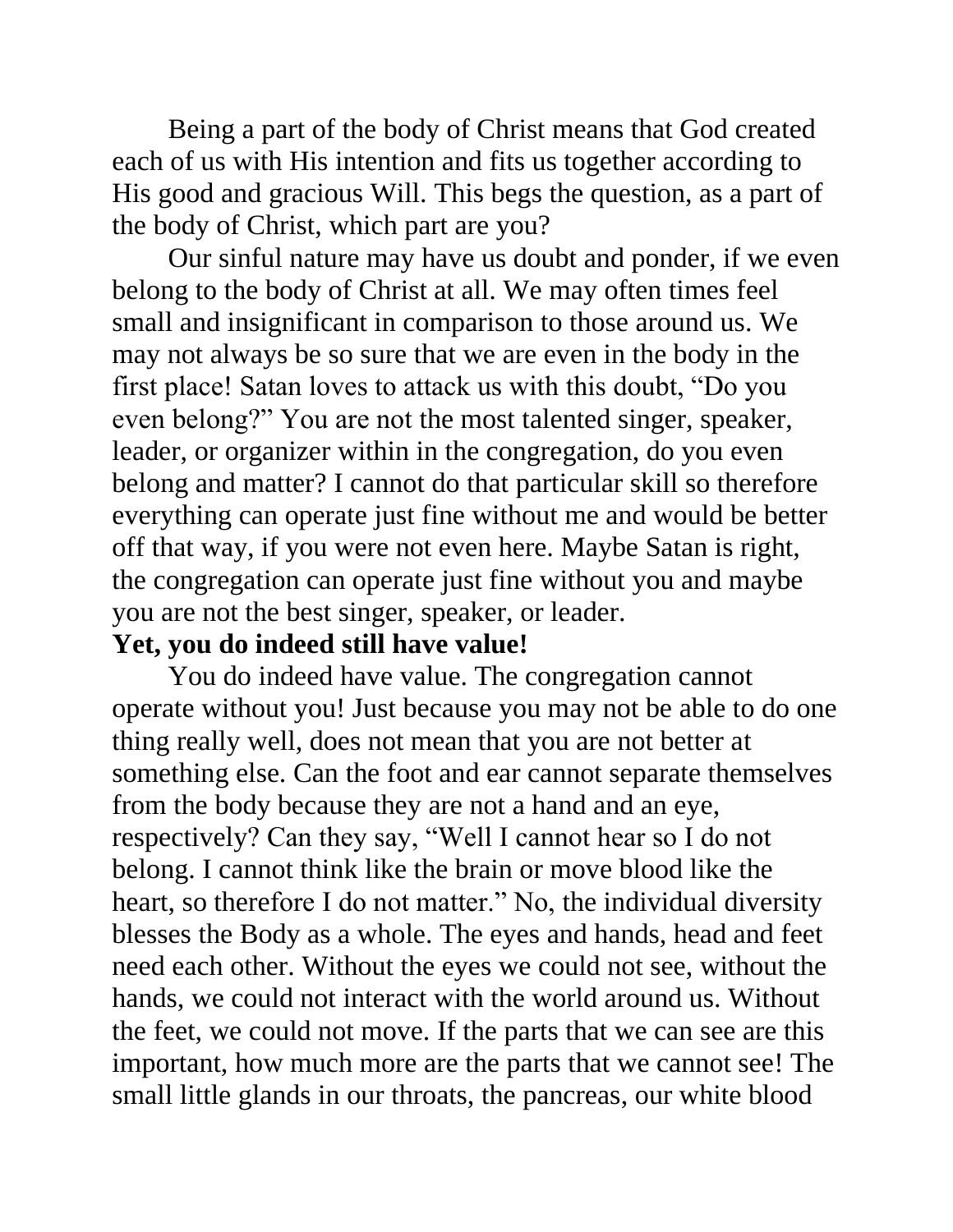cells, and many more. The weaker parts are indispensable; less honorable parts have special honor; unpresentable parts have greater modesty. For example, there is someone who has been blessed with an eye for detail when it comes to cleaning, how vital are they? They are enjoy cleaning the floors, windows, and the removal of trash. Sure, it may not seem like much, but would you notice if the trash was not taking out for a week? Two weeks? A month? I am sure you would. Even small little things can have a large impact upon the body as a whole. Just look at how your body reacts when you stub your small toe. The whole body reacts to the pain. The hands reach down towards it, the face grimaces in pain. The opposite is true as well, when you tell a girl that you like the bow in her hair, does only her hair light up? No, her whole face lights up with joy, her smile becomes broader and beaming, there is a skip in her step. The same is true of the member of the body of Christ, when someone is hurting, we all hurt, when someone is joyful, we all are joyful.

# **Who you are: You are all a part of the Body of Christ, according to God's grace (v 27).**

God has showered and blessed you with innumerable value in His sight. He loves you so much, to the point that He sent His only begotten Son, Jesus Christ. Jesus lived a perfect life in your place. He takes your sins upon Himself, becoming sin for you. Taking them to the cross, He suffers, bleeds, and dies for you. Jesus dies for you and you say you have no value and are worthless. Nothing could be farther from the truth! Jesus loves you with a boundless love and rises again from the dead that you will indeed live with Him forever and ever.

Through His Holy Spirit, given to us in the waters of Holy Baptism. We have all been appointed to a unique role in the Body by God. As Saint Paul writes, God has appointed in the